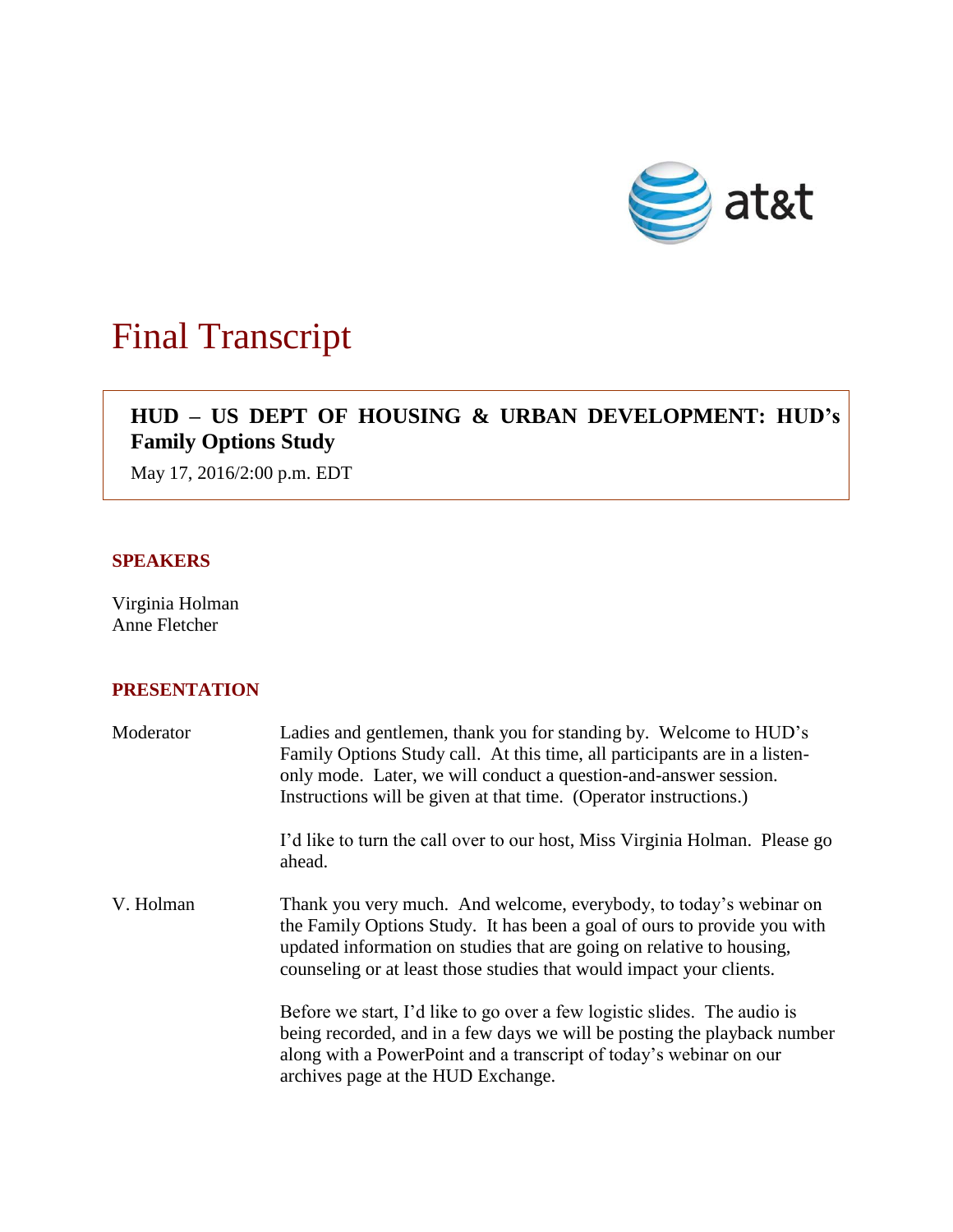We will be sending out a ListServ message when those archives have been posted. As the operator said, all your lines are muted during this presentation. I sent out some handouts this morning of a copy of the PowerPoint but they're also available for download on your panel on the right-hand side of your screen so you can just click on that and download them to your computer so you'll have them.

There will be a question-and-answer period at the end of the session. At this point, we're going to be opening all the lines at one point, but the operator will give you more details on how to ask your questions, and we do ask that your [audio disruption] in the question-and-answer period.

There's some other ways that you can ask questions during the webinar. On the panel on your right-hand side of your screen, there is a box that says questions and it says enter a question so just type your question there and the staff will be looking and monitoring those questions and get them to our speaker. You can also send an email to [housing.counseling@HUD.gov](mailto:housing.counseling@HUD.gov) and put today's topic, Family Options Study, in the subject line, and we will get back to you with an answer to that.

Since we will be opening all of the lines up for the Q&A period, please make sure that you mute your phone during the discussions. Most of our phones now have a mute function so please use it. Also star 6 will mute and unmute your phones.

After the webinar is over, there will be a brief survey for you to take, and please take it. We really look at your responses and use them to improve our webinars. You will be receiving an email within 24 to 48 hours thanking you for attending. It will be coming from GoToWebinar. It may also have my name, Virginia Holman, on it. But the email is going to say this is your certificate of training.

The email is in fact your certificate. There is no other attachment, so you need to print it out and save that email for your records. And afterwards, if you go to HUD Exchange/Program/Housing Counseling and hopefully you're used to using that where all our information is because you'll get training information and events, resources and you can sign up for our ListServ.

And as I mentioned, [audio disruption].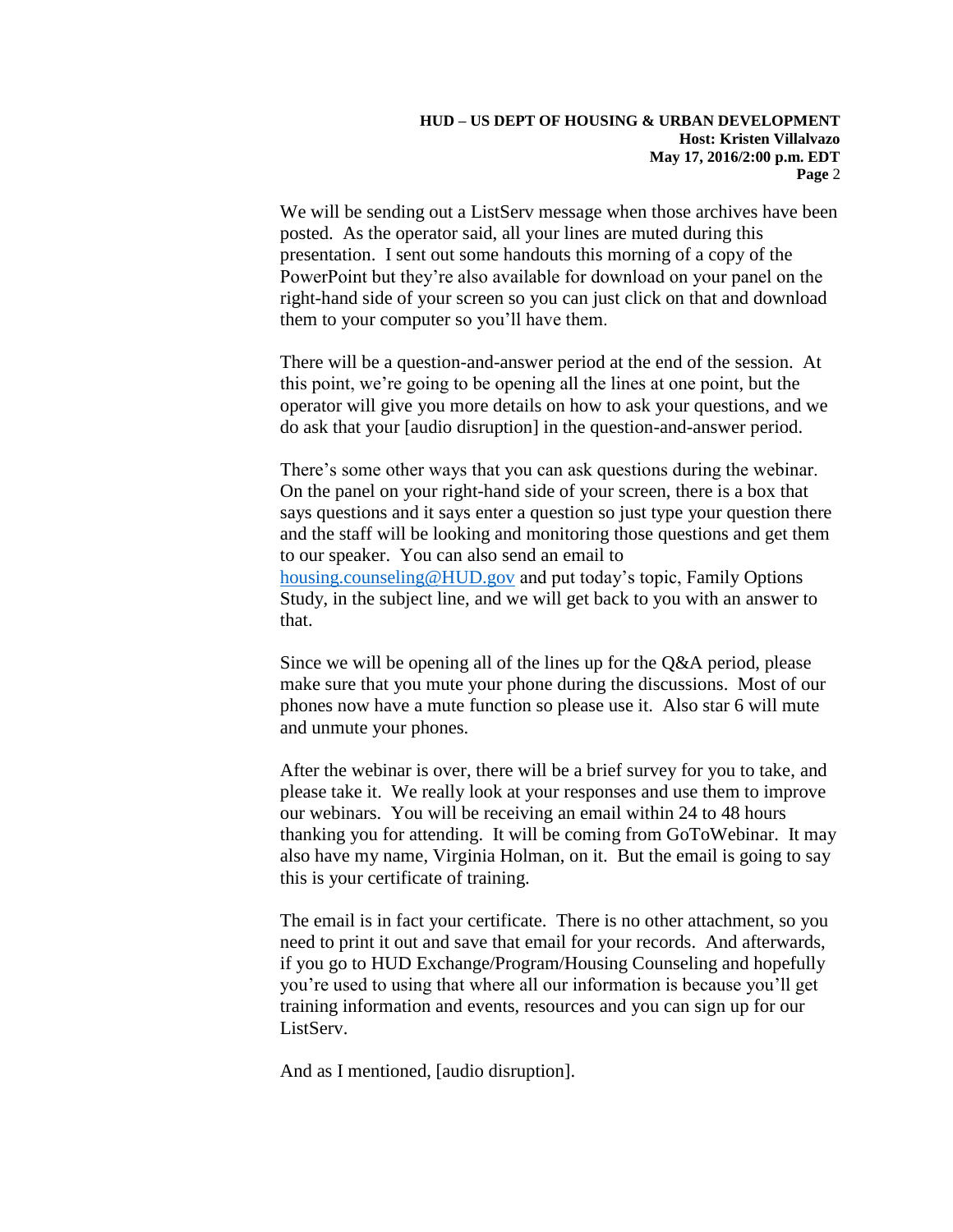#### **HUD – US DEPT OF HOUSING & URBAN DEVELOPMENT Host: Kristen Villalvazo May 17, 2016/2:00 p.m. EDT Page** 3

And now I'd like to turn it over to [audio disruption]. Anne?

A. Fletcher **Hi, everyone.** This is Anne Fletcher in the Office of Policy, Development and Research. I'm hoping that you're able to see the slides without this little window. There we go. Okay. Sorry, I'm not very technologically savvy, but hopefully we have the slides up here on everybody's screen.

> I'm going to be doing an overview today of the Family Options Study, specifically the short-term impacts of this research that we released last summer.

So just as a quick overview for the presentation, I know that some of you may be familiar with research related to homelessness. You may work with homeless households in your community or you may be familiar with your local continuum of care or some of the providers, but just in case I'm going to start off with a quick overview of what we know about family homelessness, and then I'll move into a discussion of the Family Options Study itself in terms of what it is and why we're doing it and what we hope to learn.

I'll provide then an overview of the short-term outcomes for families that we released last summer, talk a little bit about the cost data that we collected related to some of those programs and then just a concluding few points on next steps for the study.

So first question that we need to start off with is an understanding of how many homeless families there are, and HUD counts people who are homeless in two primary ways. The first is by an annual point in time count which provides an estimate of the total number of households that are homeless on a given night. These take place typically towards the end of January each year. They happen in every community across the country, and they give, essentially, a snapshot picture of how many homeless households, whether they be individuals or families that are in a community on a given night.

However, most households will experience homelessness for a short-term basis, meaning that households are sort of moving in and moving out of the homelessness system on a regular basis. So the second way by which HUD counts homelessness is through an annual analysis of homeless management information system data which creates a de-duplicated number of persons who experience homelessness over the course of the year.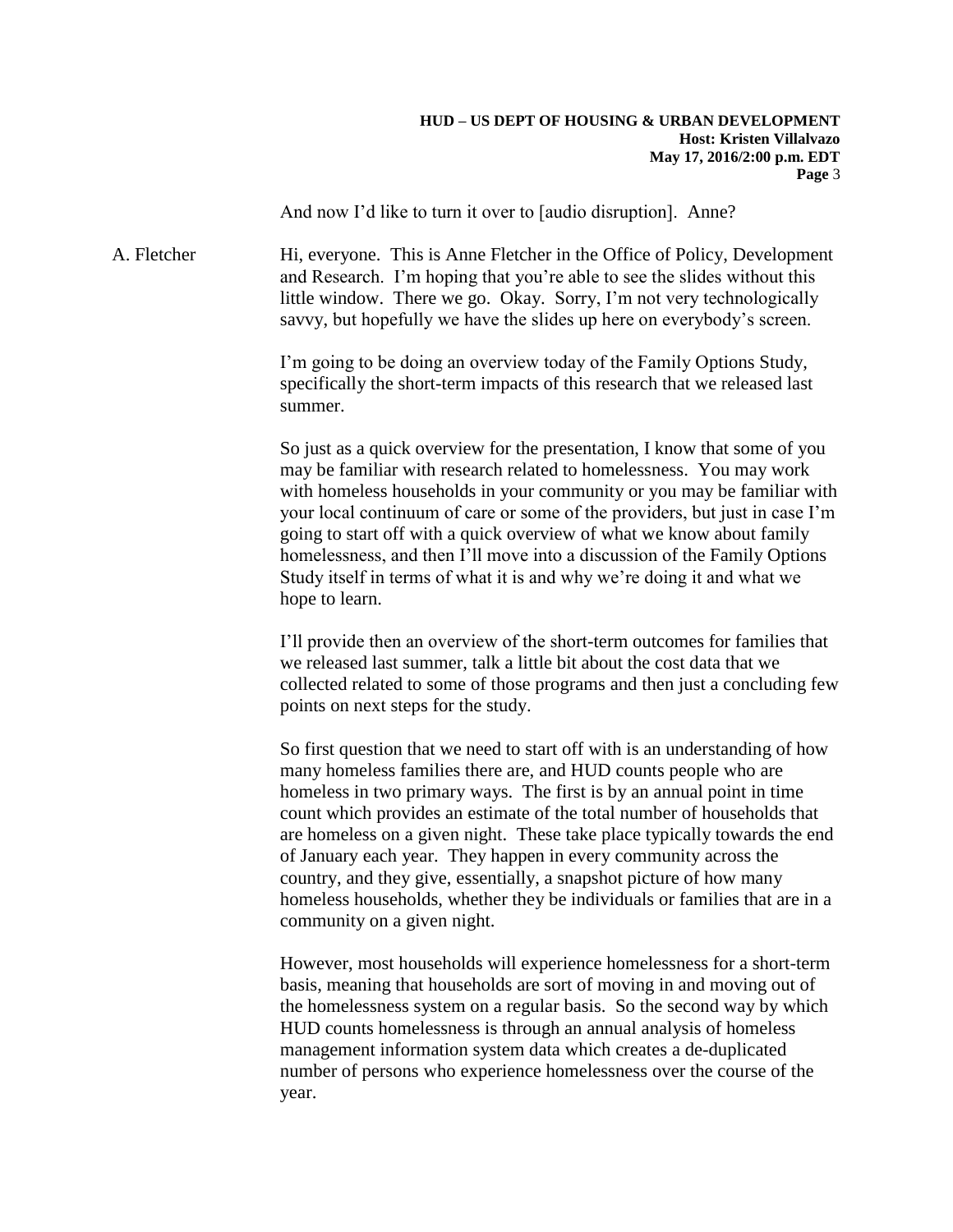So the number that you see here on these slides relate to those one-year estimates so this is the total number of families that experienced homelessness that you can see here from 2007 to 2014. And the number at the top, the 517,000 number, relates to the number of homeless persons and families, so that's the adults and the children in those families.

The bottom number, the 160,000 number, is the number of family households that experienced homelessness over the course of the year in 2014. So these numbers represent the number of sheltered families with children, so these are the number of families that were either living in emergency shelter or in transitional housing over the course of the year.

You'll find that a very small percentage of families are identified in unsheltered locations. At the last point in time count in January of 2015 showed that about 10% of the total unsheltered population was families, so these numbers essentially capture the large majority of families that are either in emergency shelter or using transitional housing over the course of the year.

So in terms of what we know about homeless families in general, the majority of sheltered adults in families are women, so these would be moms with kids, just about 80% of them. And of all the sheltered homeless children in families, just over half are under the age of six.

Approximately 75% of the sheltered family population identify as members of a minority group, and the most common household size among sheltered families is three people. Now, the reason why I include this bullet here is because there are a large number of two-person families which is one parent and one child in shelter as well. In fact, there are almost six times as many families of this size in shelter as you find among all US families. There is additional information about this in the report that isn't included in the slide here, but this bullet just demonstrates that it's not that homeless families necessarily are smaller, it's more the fact that families often become separated right before going into shelter, and so oftentimes some children, particularly older children, may be sent to stay with relatives or friends or extended family members so that they don't have to enter shelter with the family.

And then the final point I'll mention is that disability rates among sheltered adults in families with children are at about 20% which is two and a half times higher than that of the US adult and family with children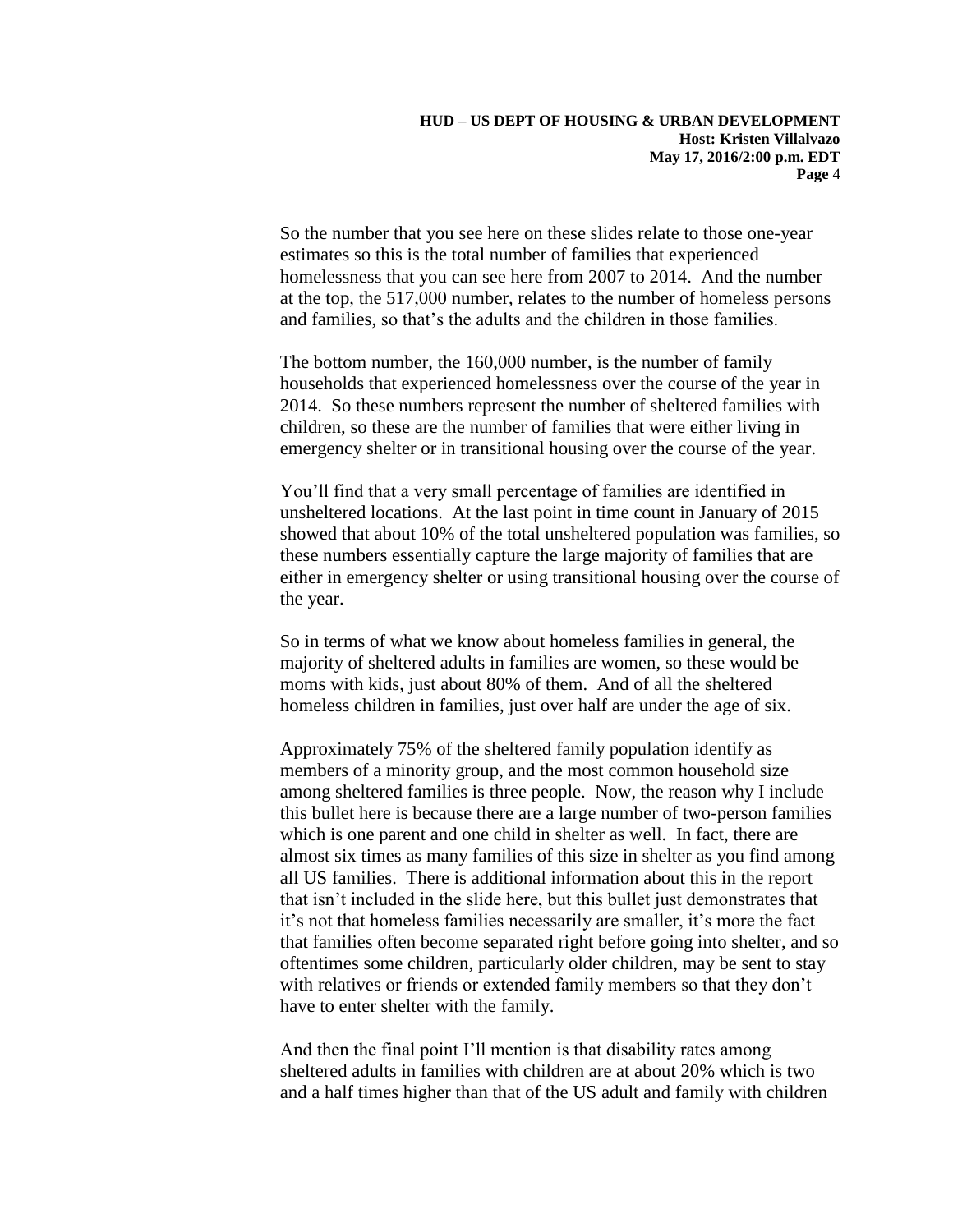population, but it's much lower than those disability rates that you find in the adult sheltered population. So for a long time there were theories that the reason why families were in shelter was because they had very high rates of disabilities. That does seem to be the case for individuals in shelter but not so much for families with children who arrive in a shelter.

So just to sort of set the stage for what currently exists in communities to address homelessness, a significant amount of the funding that communities have to address homelessness comes from HUD and is awarded to communities through an annual competition. And the HUD homeless assistance grants are awarded to entities called continuums of care which are essentially a set of geographies that work together to submit a single application to HUD to apply for funding to support a range of programs to address homelessness.

The continuums of care, or COCs as they're known, are required to work across all providers operating in a jurisdiction to submit a single application to HUD seeking funding for all programs within their catchment area. So this year as of 2015, there are 405 continuums of care across the country and each continuum of care represents a unique and contiguous geographic area.

COCs can range in size. They can include a single city, so for example Washington D.C., where I live, is a single continuum of care and that means that all of the homeless assistance providers in the District of Columbia that wish to receive funding from HUD to provide homeless assistance programs in the district, they work together to create one, consolidated application to HUD each year. Some COCs are really big, so for example, the state of Wyoming is actually one continuum of care.

So on this slide is a list of the most common set of homeless assistance programs that you might find in a community, and you're likely familiar with some if not all of them. All of the homeless assistance programs pretty much vary along three primary domains. First is the assumed length of stay or duration of assistance. Is it thought to be temporary or permanent?

The second is whether or not the program includes the provision of supportive services. Some programs are very service heavy, some do not have any services at all, and then finally there's the housing arrangements and the financing of that housing.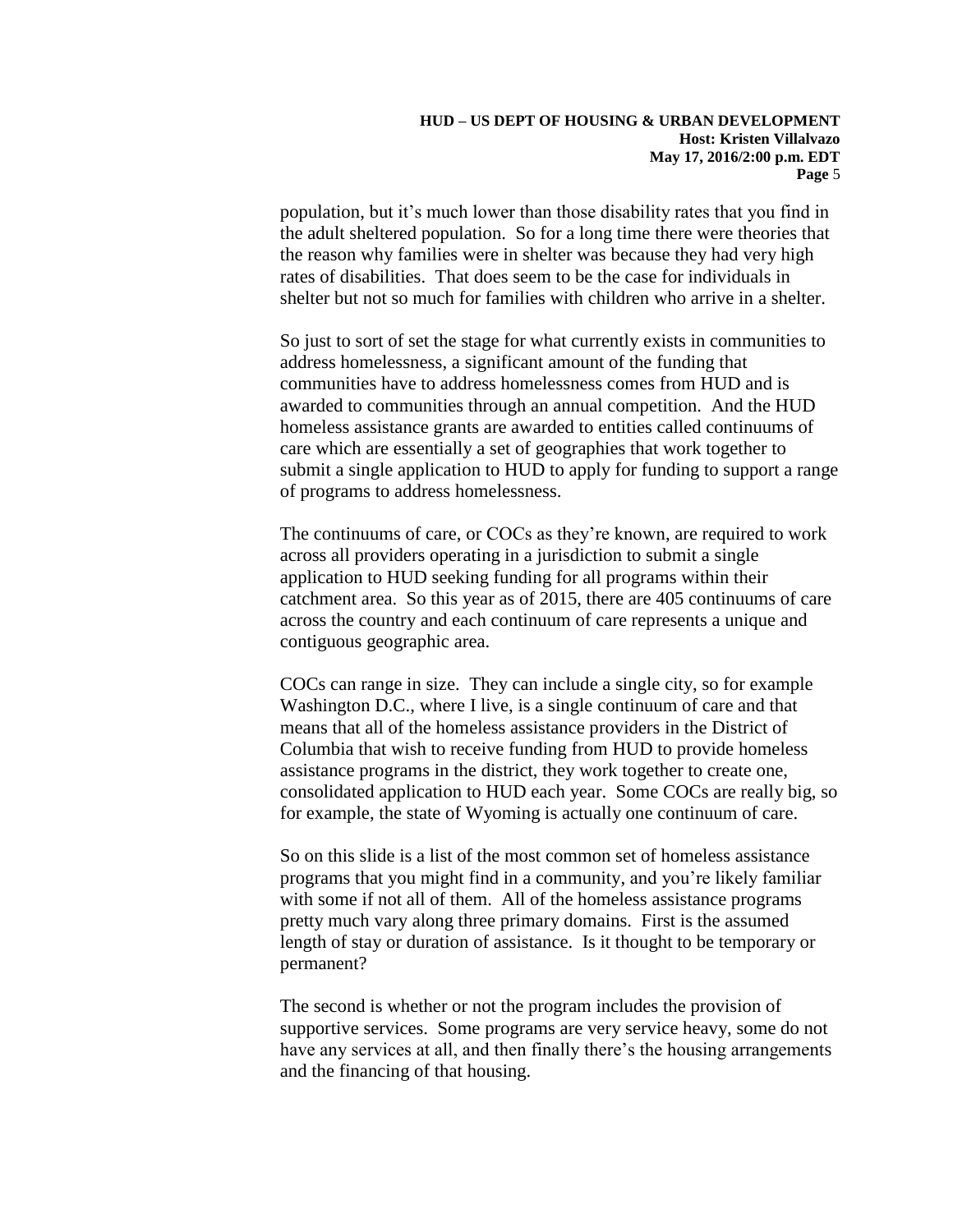So there are different theories on the causes of family homelessness that have led to the rise of these different types of interventions over the past couple of decades. And one theory holds that homelessness is purely an economic problem which can be addressed by providing a family with a housing subsidy alone, but another theory poses that while having assistance is indeed crucial, family homelessness is the result of other challenges faced by families, such as child welfare engagement, mental health or substance abuse challenges, and unemployment which must be addressed in order to end the family's homelessness.

And so in addition to these two broad camps, theories vary on the length of time for which assistance must be provided to a family in order to end their homelessness. So some argue that the need for assistance is permanent, and others argue that the need for assistance is only temporary, so, for example, an infusion of emergency resources to get the family over the hump of some particular crisis that's led to their homelessness.

So the debate on the appropriateness of the various housing and services interventions designed to help the homeless families is overlaid by scarcity, just meaning that we don't have enough of anything to really go around, as well as the range of costs associated with the different interventions. And so all of this confusion and these varying theories about what is causing family homelessness and what is required to end family homelessness is what led to the Family Options Study, and so that's what we'll talk about for the rest of this presentation.

The Family Options Study is the congressionally mandated study that actually started ten years ago in 2006. It is designed to generate evidence about what types of housing and service interventions work best for families experiencing homelessness. We're looking at three specific types of interventions which is sort of a subset of that longer list I had on the previous slide, and these are the interventions that we're really honing in on with this project.

The first is a permanent housing subsidy which we call 'sub.' In most communities this was made available to families as a housing choice voucher, though we did have two communities that provided public housing units and/or project based housing units.

The second intervention that we're looking at is community-based rapid rehousing, and the third is project-based transitional housing. I'll talk a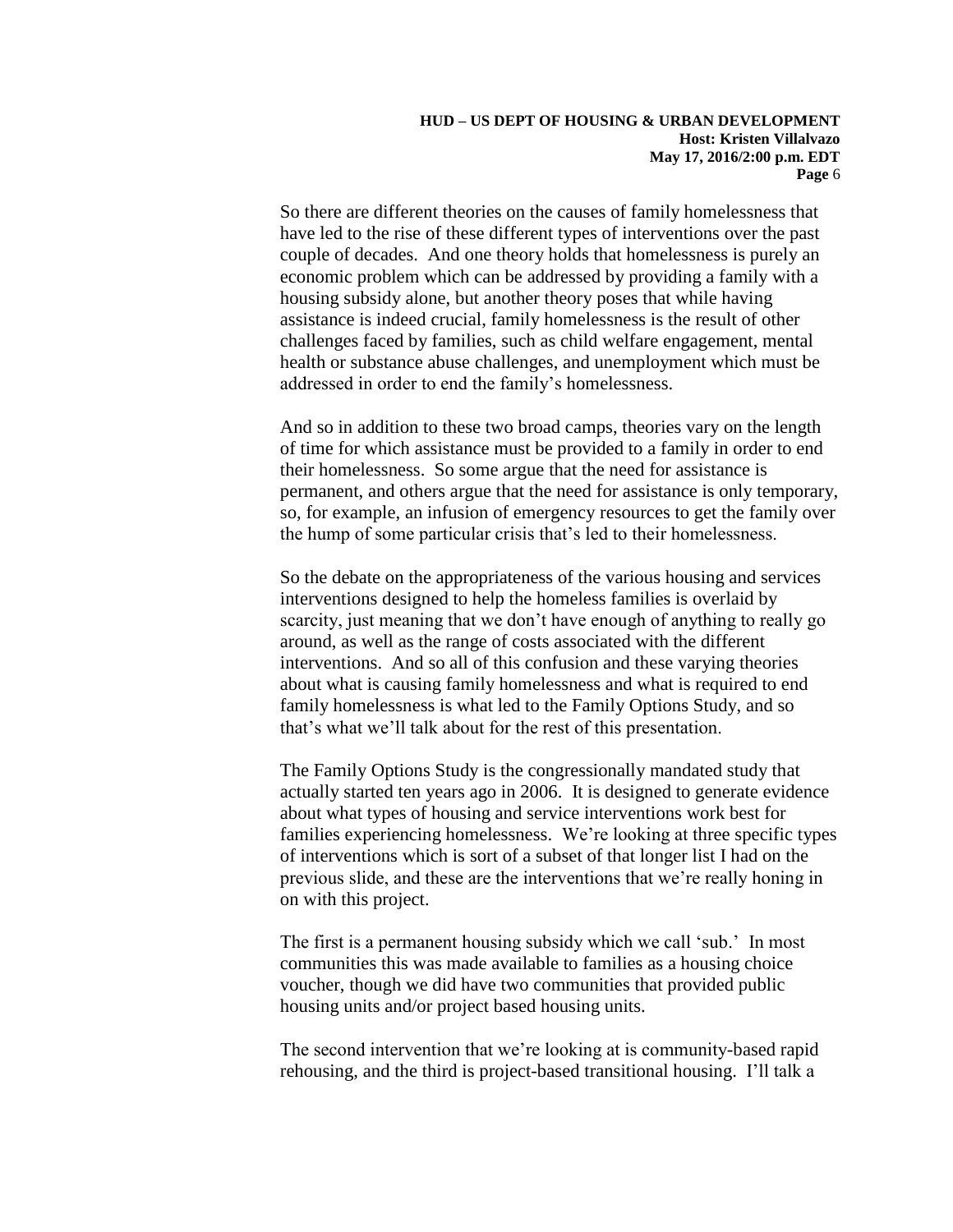little bit more specifically about each of these interventions in a few minutes so you have a better sense of what they actually are.

And so what are we hoping to learn with this project? We're hoping to learn about the impact of these different programs. How do they help the families that they're designed to serve both in the short-term? So one and a half years after families receive these interventions, and we're going to talk about those findings today.

And then in the longer-term, so we actually are following these families for a full three years, and we're interested in a broad set of outcomes from these families, including how the programs impact families' housing, stability and homelessness, family preservation, adult well-being, child well-being and self-sufficiency.

But we also want to understand the financial cost of providing these interventions. What is the actual cost of housing a family in emergency shelter for a month versus providing them with a voucher? And how do these costs shift, or do they, when we consider the fact that emergency shelter is temporary assistance and a housing choice voucher is permanent assistance? So what are the costs associated with achieving the outcomes induced by the different interventions that we're studying?

Between 2008 and 2010, we recruited 12 communities to be part of this study, and you can see that they are sort of—so these are not randomly selected communities. These are communities that had to fit a certain profile. To be considered to participate in this study, communities needed to have a couple different things. They needed to have the interventions operating so if there was a community that didn't have any transitional housing, had no vouchers and had no rapid rehousing, obviously we couldn't implement the study there. So you had to have at least some of the interventions operating in the community to be eligible.

The second thing you needed to have was a large supply of homeless families coming in and going out of the emergency shelter. In order to make the study impactful, we needed to have a large volume of families that we would be able to enroll in the study so we needed to ensure you'll see that most of the communities here are urban areas because they tend to be the communities in which there is a large volume of homeless families that enter and exit the shelter system.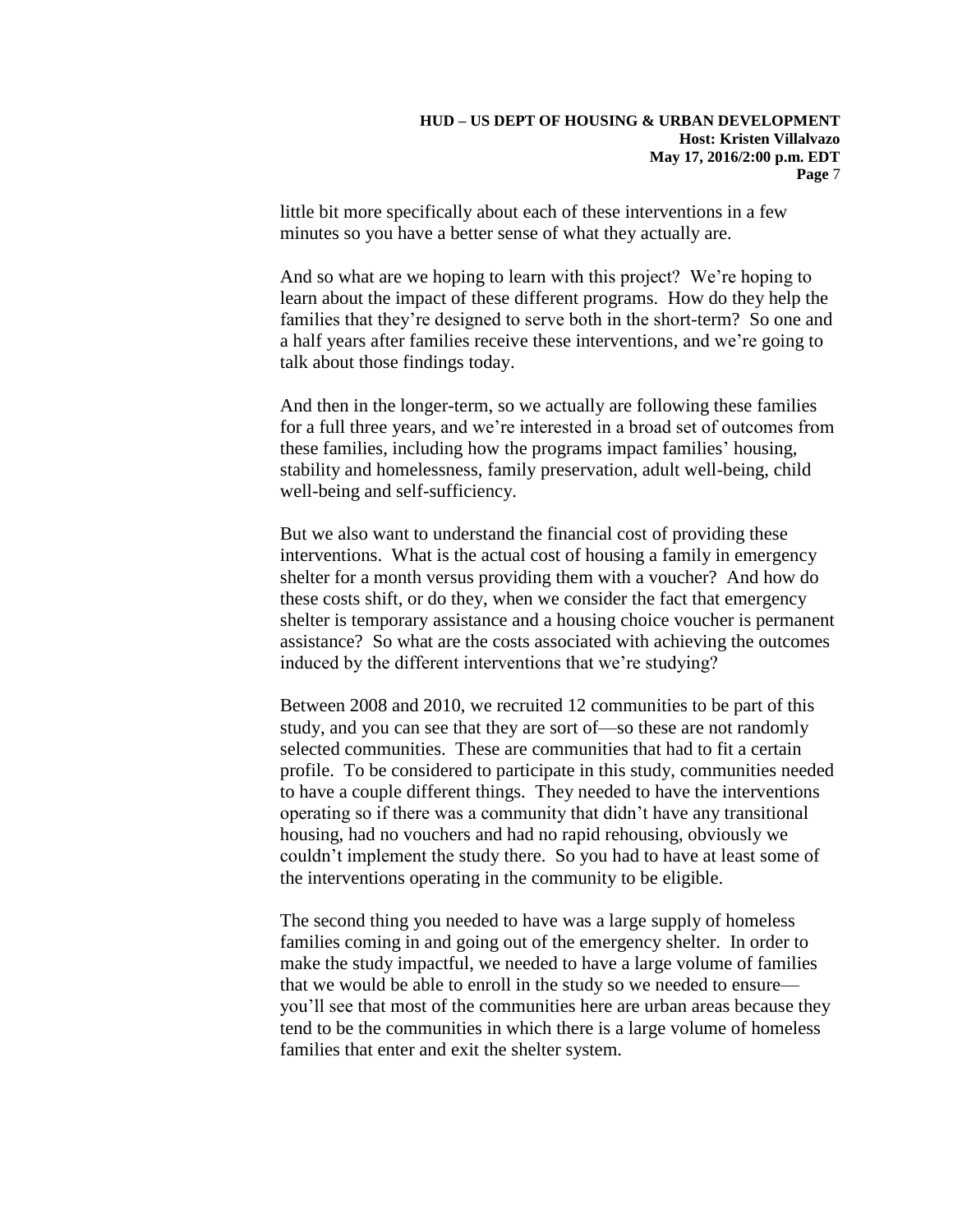The third thing we needed was a willingness for the programs in these communities to set aside program slots for study families. So, for example, for the subsidy intervention, we needed to find a community that had PHAs that would be willing to set aside vouchers through a limited preference mechanism for our study families.

And then finally we needed to find communities where the shelter staff would be willing to abide by a random assignment procedure, and what that basically means is that all emergency shelter staff are clearly very committed to what they do, that's why they work in that field, and they have processes and procedures by which they provide families with assistance to exit shelter. And what we were asking them to do through participating in this study is essentially set those aside, throw them out the window and cast—basically roll the dice to determine where families would be assigned in terms of their intervention.

This was a tall order, and we were really happy to be able to find these 12 communities to participate in this study and very grateful for all of the programs that participated.

So just a little about the intake and the random assignment procedure to bring families into the study. To be eligible for this study, families had to have been in emergency shelter for at least seven days with at least one child age 15 or younger. And the reason why this requirement is here is because a large chunk of families actually exit emergency shelter with no assistance, on their own they leave within the first week of arriving, and we wanted to make sure that we were enrolling in this study families that had some types of needs that would need some sort of intervention to address, so that's why we have the seven-plus days' requirement.

And then because we were planning on following families for a full three years, we wanted to make sure that the children wouldn't completely age into adulthood over the course of time for this study. So all families meeting this criteria were invited to be part of this study and then administered informed consent. And that's simply a process by which the family gets a detailed overview of what it means to be part of the study to ensure they understand what they're committing to and ensuring that they're making that commitment voluntarily.

After completing informed consent, families did participate in an initial screening for the available intervention slots, and we took this step just because some of the interventions have requirements. For example, a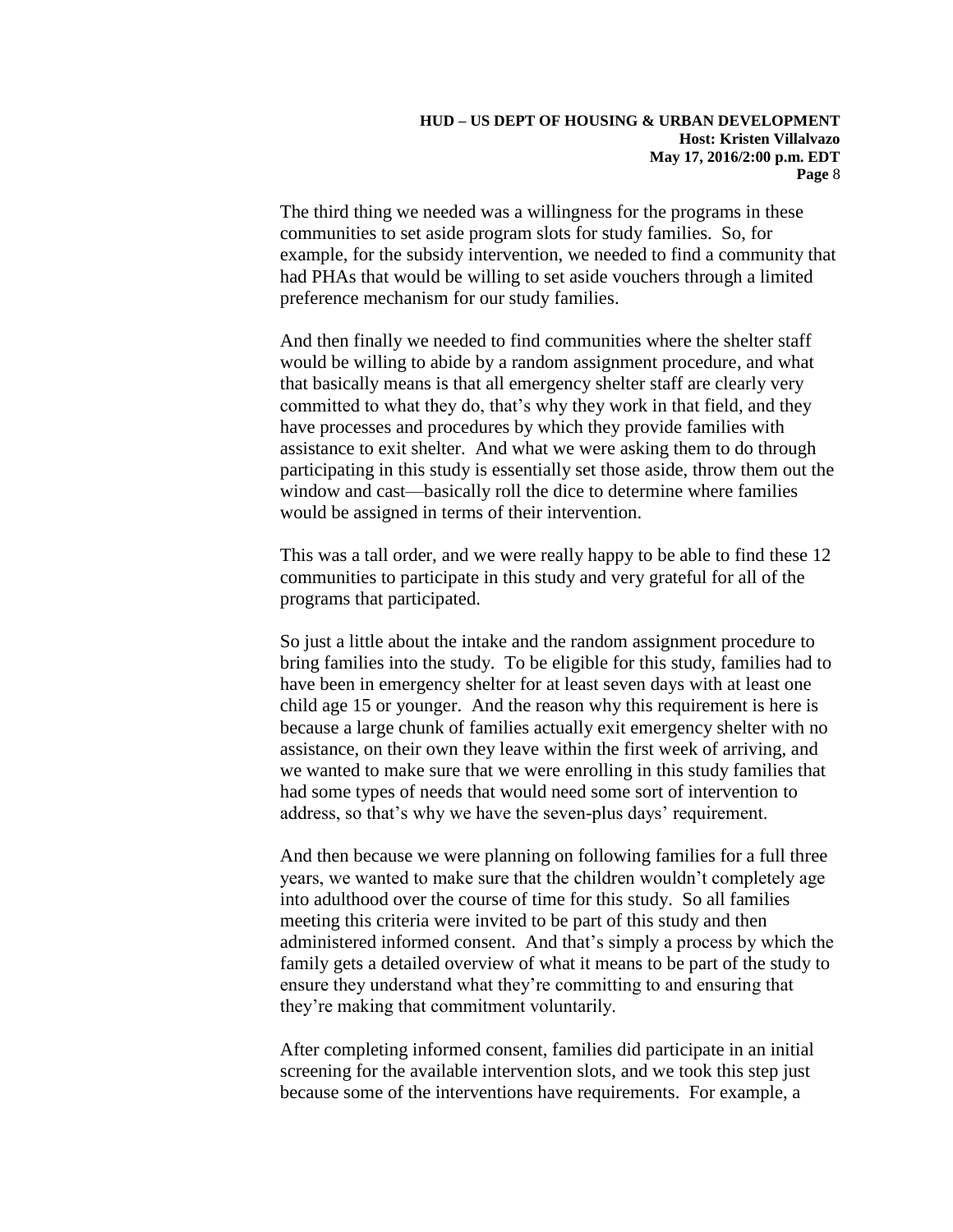PHA might not accept a household that owes arrearages to the PHA, and some transitional housing programs will screen residents for drug or alcohol use. We needed to make sure the families would be eligible for at least one intervention to participate in the study, and we also didn't want to assign a family to an intervention to which they would be rejected at the front door.

Following the eligibility screening, we did a baseline survey for all families collecting a significant amount of information about the families' housing and homelessness history, the family composition, income and employment history and the health and well-being of both family head and the children. And as a last step, families were randomly assigned to one of the four arms of the study.

During the entire enrollment phase which took about 18 months, we enrolled a total of 2,282 families with over 5,000 children. So just a quick look, again, at these interventions in the study so that we're all clear on what exactly they were and what's different about them.

So in the top right hand corner we have sub. This is our permanent housing subsidy, typically the housing choice voucher. There are no supportive services attached, and all that means is that the housing choice voucher was a plain vanilla housing choice voucher that any other household would get from the PHA. There were no services packaged up with them.

This does not mean that a family couldn't access services. Certainly, they could access any needed services from any community-based providers, but they weren't provided to them directly through the voucher. Moving over to the right, community-based rapid rehousing. This is short-term rental assistance with limited housing focused services.

Some of you may be familiar with HPRP, which is the Homelessness Prevention and Rapid Rehousing Program that was funded under the Recovery Act. This was a huge infusion of funding to communities to provide either homelessness prevention or rapid rehousing. This rapid rehousing intervention was actually funded through these dollars, and so the short-term rental assistance was time-limited, meaning that families could not access more than 18 months of rental assistance.

And the case management services were very housing-focused, so focused on getting families finding an acceptable unit, moving those families into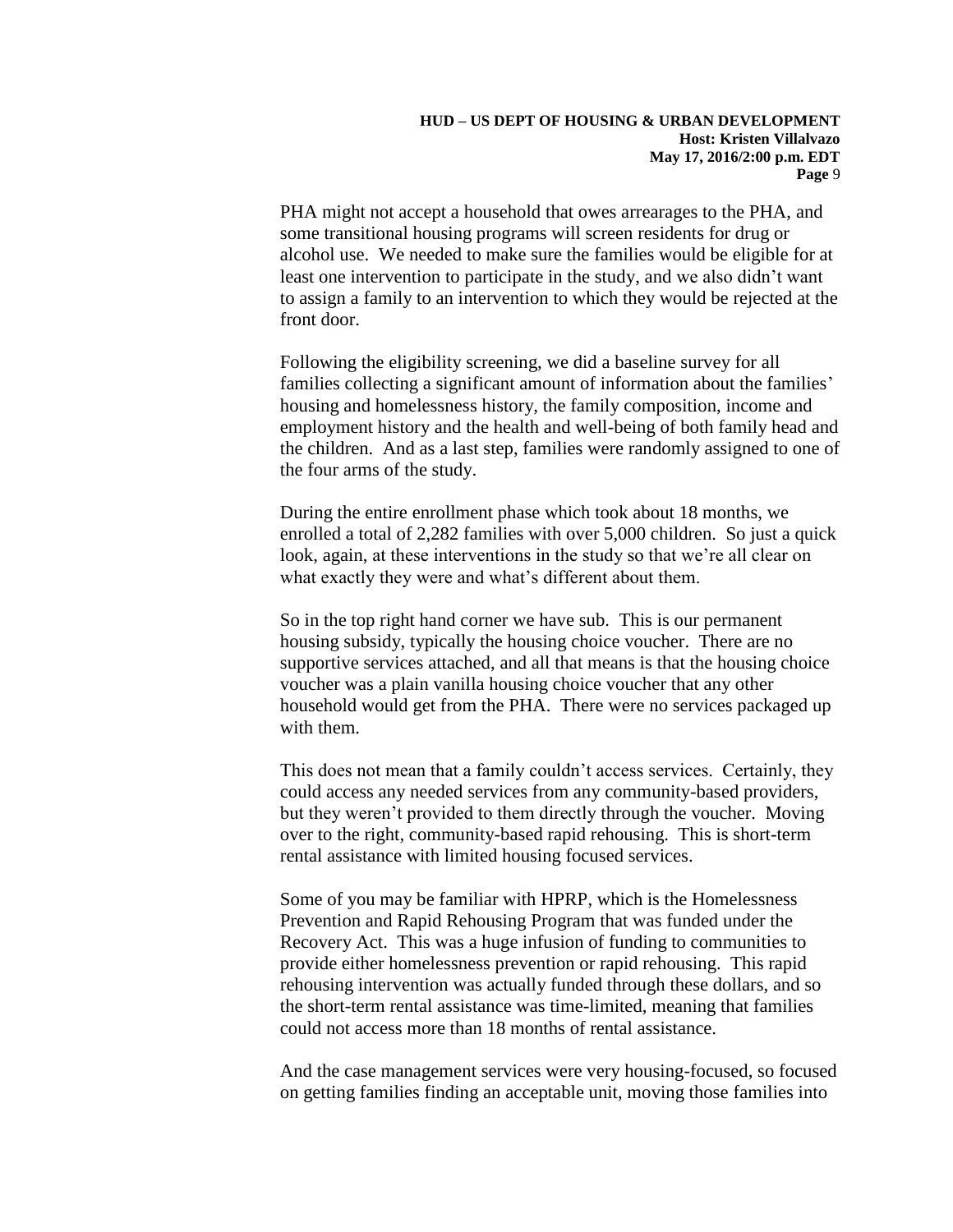the unit and enabling them to access whatever services they might need to ensure that they were stable in that housing.

The third intervention is project-based transitional housing. This is singlesite temporary housing with an enriched multi-dimensional package of supportive services, so project-based transitional housing tends to be I guess what we call the older school model of transitional housing. It might be a building which is entirely dedicated to providing transitional housing to formerly homeless families with a broad array of services offered onsite to all households.

And then finally, usual care, this is services and housing that a family would access on their own in the absence of a direct referral to another intervention. So families that were assigned to usual care remained in emergency shelter. They did not receive a direct referral to either transitional housing, rapid rehousing or the subsidy program, but they were free to access whatever was available to them in the community.

So just to say a few things at this point about some of the complexities and the challenges to this study, it's important to understand that HUD did not provide any money to the communities to establish these programs, so we're really studying these programs as they exist in the wild, so to speak. The rapid rehousing programs, the transitional housing programs, they had to meet the criteria to qualify but they would have a range of different practices based on how they normally were implemented in the community.

Second, this is a multi-arm experiment, so basically what that means is typically in a random assignment experiment you'll give one group a treatment and one group not a treatment and then you'll compare how those groups differ. And here, we have not a treatment group being usual care, but then we have three different treatment groups that families might be assigned to, so that makes the analysis a little bit more complicated.

Finally, the random assignment process that we used only provided families with a referral to one of these interventions. We have no ability to require families to do anything. In the homeless assistance system, that is exactly what a household would get, they would get a referral to an intervention and then it's the family's choice as to whether or not they follow through with that referral and actually enroll with the program.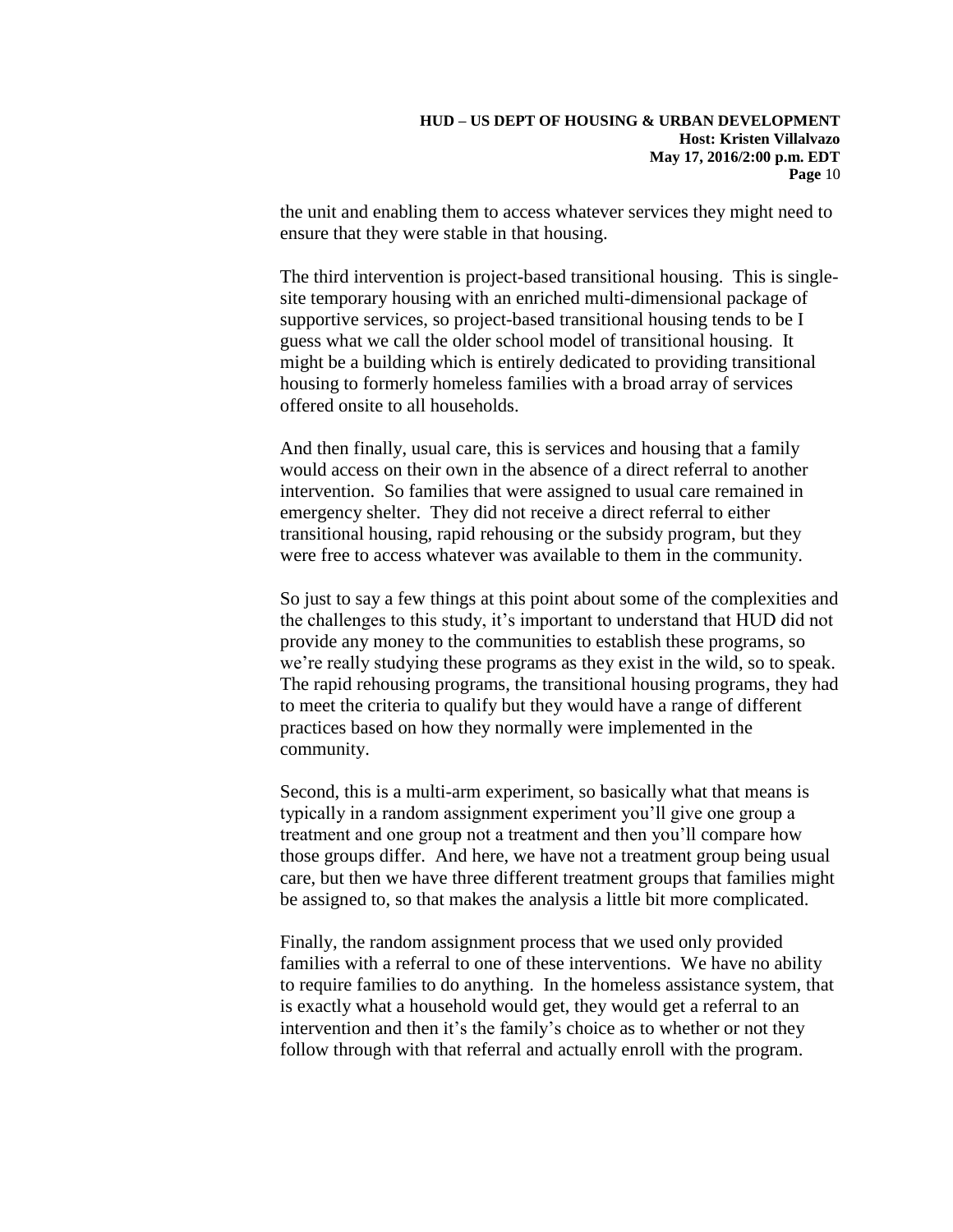So while this could be seen as a study weakness from a methodological perspective because we could not require that everyone take up their assigned intervention, this really reflects how the world works, and there are some really valuable lessons that we got in understanding whether or not families actually wanted the programs that they were offered.

So this slide gives you a sense of our enrollment by intervention and site, and so of course the goal here would have been to have all the bars exactly even so that we had the exact same number of families enrolled in each site and evenly distributed across the various interventions. Quite obviously that is not what we see here on this slide. And so the reason why you don't see that on this slide is because of two major constraints. One is availability and one is eligibility.

Availability relates to the opportunity for families to be assigned to a given intervention and a given site at any given point in time, so consider things like a hard unit intervention. So transitional housing might be—the transitional housing in a particular site might have been a 20-unit building and if there are households in filling up all 20 units, there are no transitional housing units available for random assignment. For the voucher, a PHA created a set-aside for a specific set number of vouchers, and once those vouchers were allocated, there were no further vouchers.

So there were constraints in terms of the actual availability of the different interventions in communities, and some you'll see didn't have any at all. In Baltimore, we were not successful, for example, in getting the housing authority to provide us vouchers, and then in, let's see, I think, Boston, they don't actually have any project-based transitional housing, so there we had a site that was operating with three interventions as opposed to four.

And if you're interested in learning more about that, we actually published an interim report in 2013 that talks in great depth about this. So we talked a little bit on the previous slide about the complicated way in which this particular study design is comparing the different interventions against usual care but also against each other. This picture here shows you the six pair-wise comparisons that we're really looking at in this experiment. You can almost think of this study as resulting in six mini-experiments.

One of the really special things about this study is the extensive amount of data being collected, both for the head of household as well as for the children. So we have a really large sample of homeless families enrolled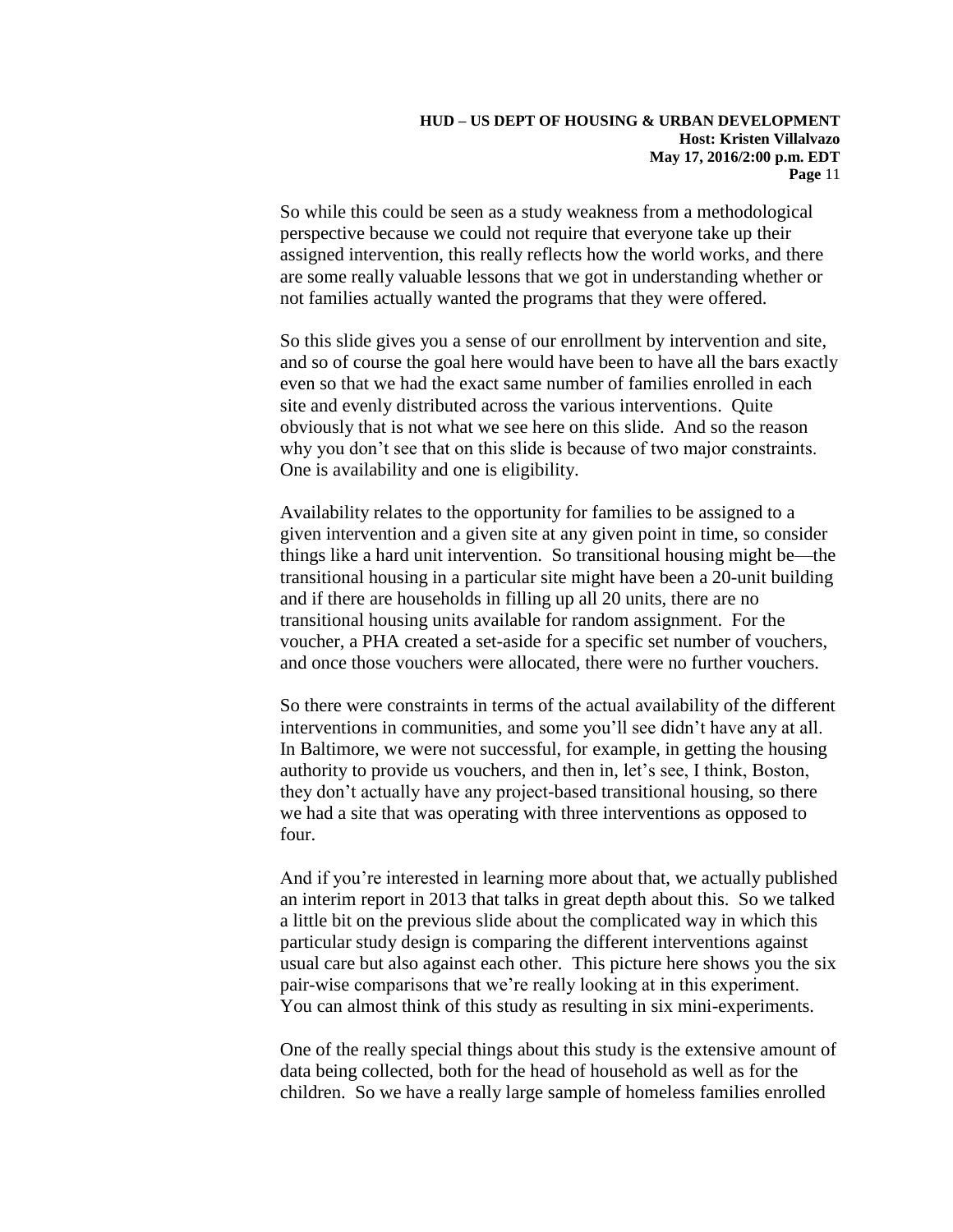in this study that had a very large group of children amongst them, and we've collected a lot of information from these households over an extended period of time. We have extensive data that we collected from the families prior to random assignment through the baseline survey, and then we have interim contacts that we attempted every six months throughout the period of the 36 months of study, and then we have extensive data that was collected 18 months after random assignment.

The study team also got a separate grant from the National Institute of Child Health and Human Development which is part of the National Institutes of Health to collect extensive data from the kids 18 months after random assignment as well. And in addition to all that primary data, we're tracking families through HUD's administrative data systems as well as collecting data from homeless management information system data from all city communities. If you're not familiar with the homeless management information systems, that is a management information system that's used by the continuum of care to basically track the households coming in and using the homeless assistance system that enables HUD and the federal government to have a national picture each year of the homeless population.

So we're getting to the good part here, which is what did we actually learn? But before we get there and jump into the findings, I did just want to pause for a moment and just remind us of what the policy question is that we're testing here, which is whether priority access to a particular intervention yields differences in outcomes for homeless families over the short-term or the long-term.

So when a family enters shelter, there's two basic approaches the shelter could take. One path would be to refer the family to some kind of homeless assistance or housing program to help them exit emergency shelter. And the second would be to not refer the family to any specific program and instead allow the family to make their way out of shelter based on what they choose to access in the community themselves, so basically direct referral to a program or no direct referral to a program.

It's important to keep in mind the point I mentioned earlier; that assistance to be offered via a referral is just that, it's an offer of assistance, and families are never mandated to accept the referral. So families essentially vote with their feet even with a referral by taking out referrals to programs they want and disregarding referrals to programs that they do not feel are a good fit for their family and their family's needs.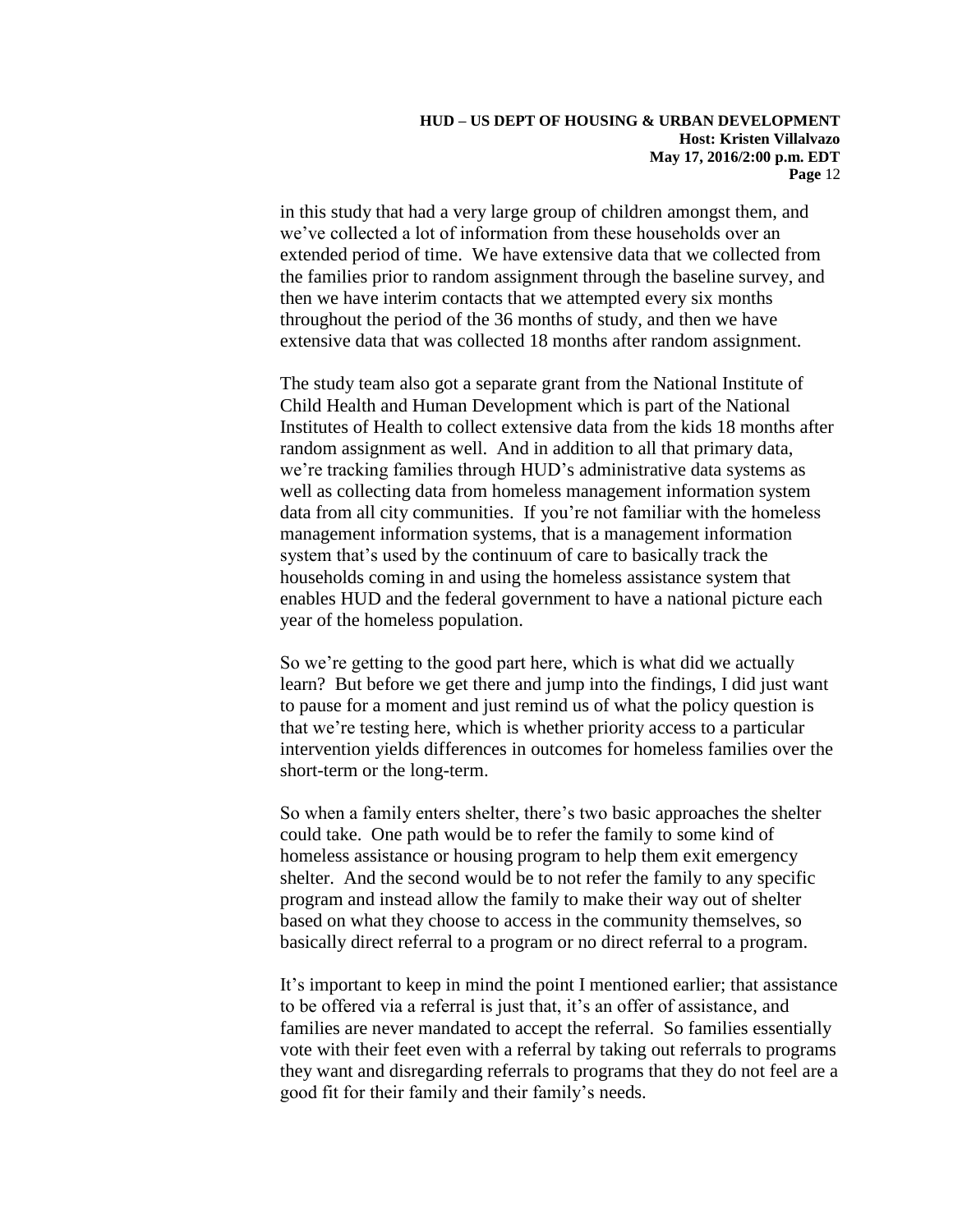So the impact estimates that we're going to talk about today and that are documented in the 18-month report represent the average impact of offering a family priority access to a specific intervention. The short-term impacts compare the effect of being assigned to one of the active interventions as compared to usual care and then to one another. Because we're collecting such a huge amount of data both on the adults and the children, we actually have impact estimated on 73 different outcomes, but don't worry, I'm not going to go into all 73 today.

We're just going to touch on the 18 outcomes of primary interest. That's what we're going to talk about today, and these 18 outcomes of primary interest are spread across 5 different domains—housing stability, family preservation, adult well-being, child well-being, and self-sufficiency. And see if these are the areas where we expect that we would see some evidence of an impact from these different interventions on the families and the children in those families.

So just to talk a little bit more about what those actually are because those are some pretty big buckets in terms of outcomes, for the housing stability, here are the four outcomes that we're looking at specifically under housing stability. And again, these are the primary outcomes, so if you were to read the 400-page report, you'd see we actually document outcomes across, I think it's about 20 different housing stability outcomes, but these primary outcomes are the four that we think are most important.

So we're looking at the percentage of households that had at least one night homeless or doubled up in the past six months or shelter use in the past twelve months, the number of families that had at least one night homeless or doubled up in the past six months, the number of places a family has lived in the past six months, and any stay in emergency shelter in months seven through eighteen after random assignment.

For family preservation, we're looking at outcomes related to whether or not a family has had a child separated in the past six months, and this could include an official separation so, for example, an engagement with the child welfare system, a child going into foster care, or unofficial separation, so maybe a child going to live with an extended family member. The second is a spouse or partner separated in the past six months, and then the third is for those families that had a child already away from the household in shelter whether or not those families were reunified with the family or not.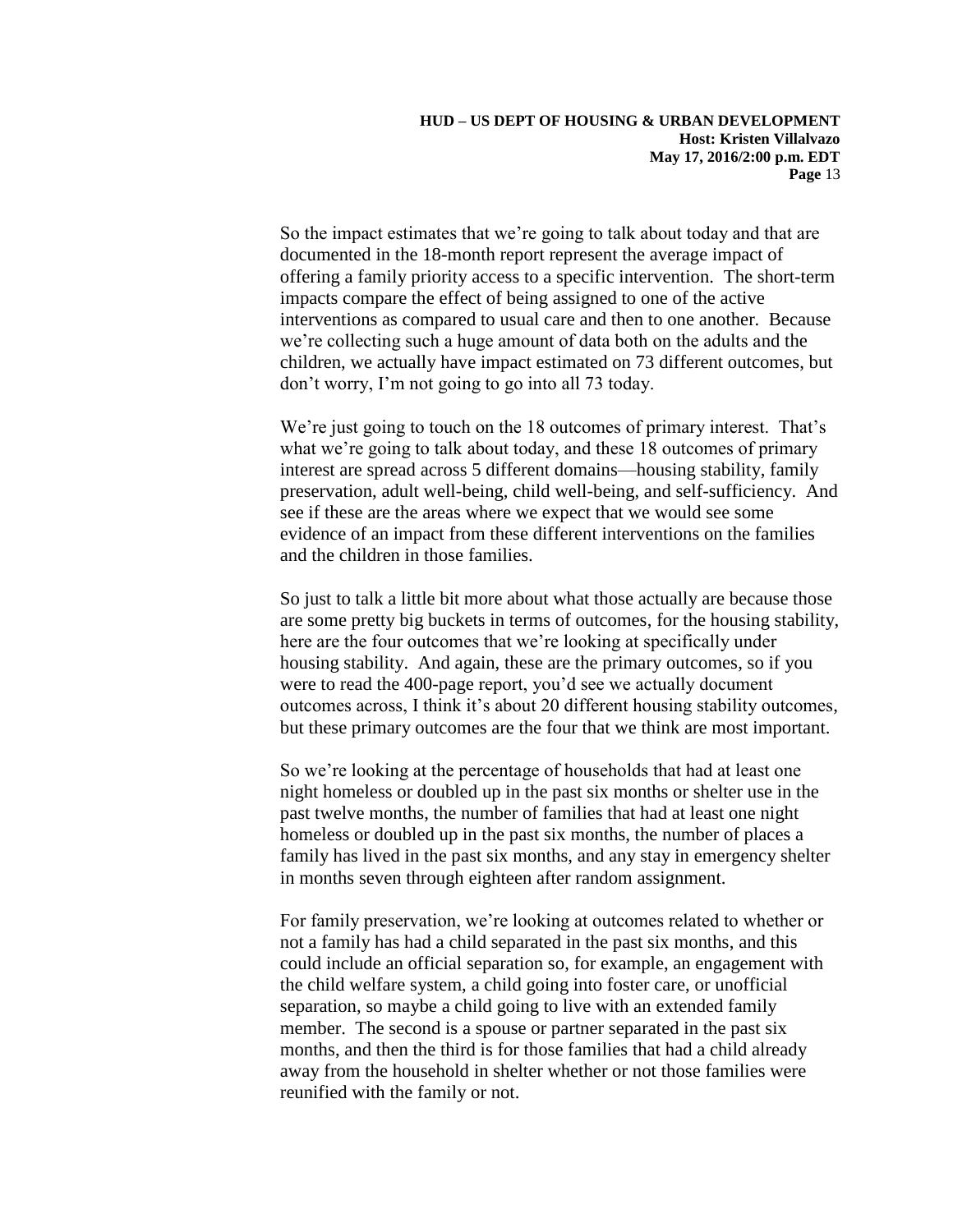For the outcomes that we're most interested in for adult well-being, we're looking at whether or not the adults or the head of household, typically mom, responding to the survey report that their health in the past 30 days was poor or fair, existence of psychological distress, alcohol dependence or drug abuse, and whether or not there had been any experience of intimate partner violence in the past 6 months.

For child well-being, we're looking at the number of schools attended since random assignment, the number of absences from child care or school in the last month, poor or fair health or behavior problems. And for self-sufficiency, we're looking at whether or not there's been any work for pay in the week before survey, total family income and whether or not the household is food secure.

So for all of these outcomes, what we're going to be reporting on are the results of households 18 months after being randomly assigned to 1 of the 4 interventions, and we're comparing the outcomes of households that were assigned to those different groups to see, essentially, who is doing better.

If you could sum up on one slide the summary of the impact results, here's what it looks like. In this schematic here, the plus sign in the box designates a favorable effect. So we can see that priority access to the permanent subsidy, usually the housing choice voucher, caused striking improvements in average housing stability when compared to usual care as shown in the full report and then when compared to priority access, to CBRR, or project-based transitional housing.

So we see that there are overwhelmingly positive benefits in the housing stability domain for families who are assigned to receive a subsidy. The one adverse effect of subsidy is that it reduced employment of family heads. This is a fairly consistent finding from other studies as well, but even with this reduction in employment, subsidy improved food security.

Priority access for families' community-based rapid rehousing, those families look essentially equal to the families assigned to usual care in most domains, but they did have slightly increased self-sufficiency outcomes, so increases in income and in food security.

Priority access to project-based transitional housing which was the service intensive approach does not appear to affect psychosocial or self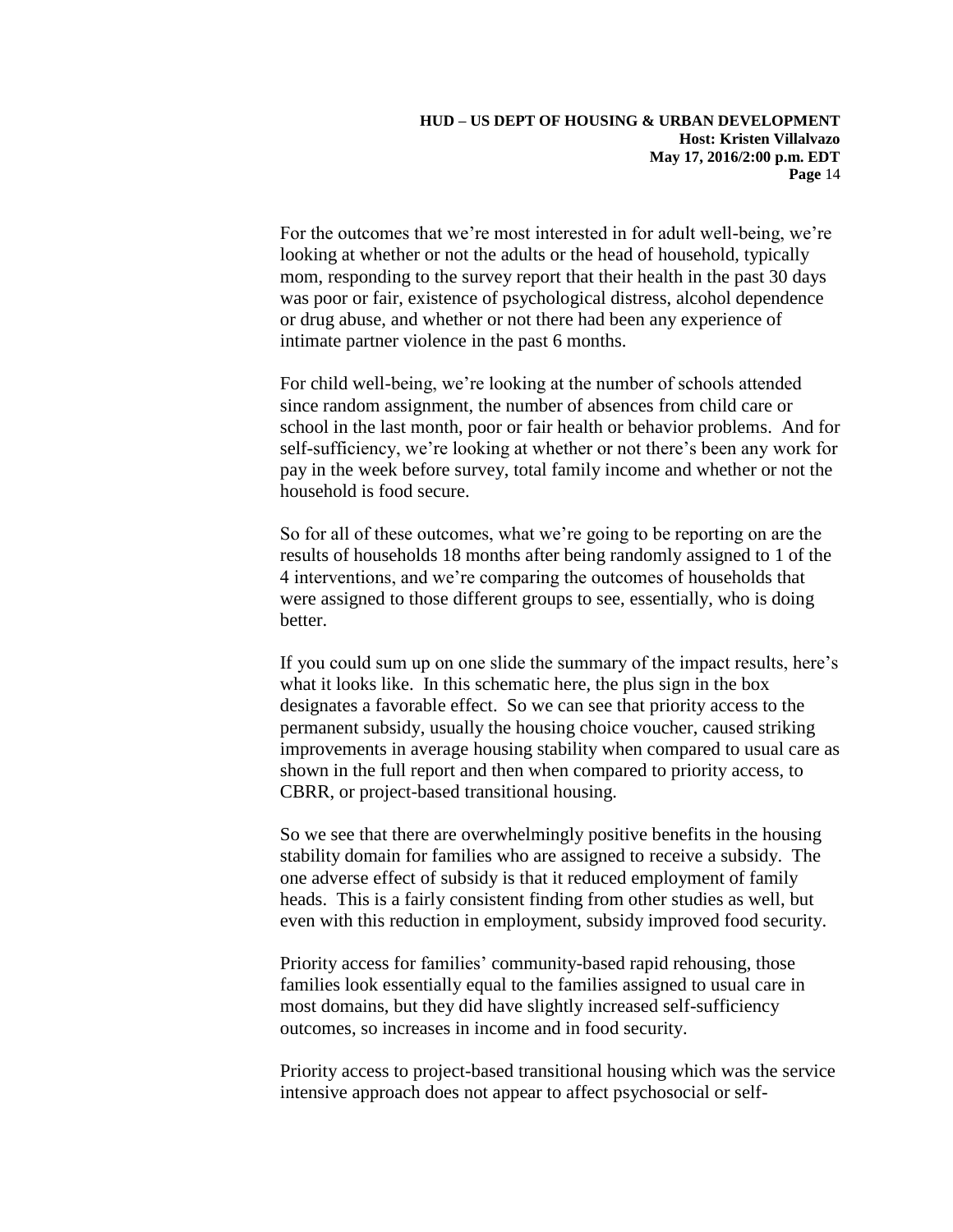sufficiency outcomes as it is intended to affect. It did reduce stays in emergency shelter and time on the street when compared to usual care, but that could be because, as we discussed earlier in the presentation, households assigned to transitional housing actually had about 24 months of housing assistance available for them, and about 22% of the families were still in transitional housing at followup.

So the next four slides we'll walkthrough how the families were faring approximately 20 months after random assignment, and we'll look specifically at each group one at a time. So just looking at those families assigned to usual care, when we look at that group of families, we can see what happens to families who are in shelter for at least seven days with their children who do not receive any special offers of assistance. Essentially what we see is they're really not doing very well about 18 months after steady enrollment.

Usual care families, on average, spent five months in emergency shelter over the follow-up period, at least half had been homeless or doubled up in the six months prior to the 18-month survey or in shelter in the past year, and in the six months prior to the survey, 15% of families had been separated from a child that had been with them in shelter, one-third of the adults described their health as poor or fair, 15% reported alcohol dependence or substance abuse, and 12% had experienced intimate partner violence in the past six months.

The subsidy families, we see that when subsidy is available to families in shelter, they take it out to high rates and continue to use it for a sustained period of time. So one hypothesis when we started this study was that we wanted to test was the extent to which homeless households could make use of vouchers. There had been some theories that homeless families would have difficulty using vouchers, either being eligible for vouchers or if found eligible, actually leasing up, so finding an acceptable unit, getting through the housing quality inspection process and leasing up.

What we found is that 84% of those families were indeed able to lease up, and at the 18-month followup, 75% were still using the voucher compared to the families assigned to rapid rehousing, transitional housing and usual care, sub families experienced striking improvements in housing stability. And those benefits extended beyond housing stability, especially when compared to the families assigned to usual care. So families who were assigned to sub experienced increased family preservation, decreased adult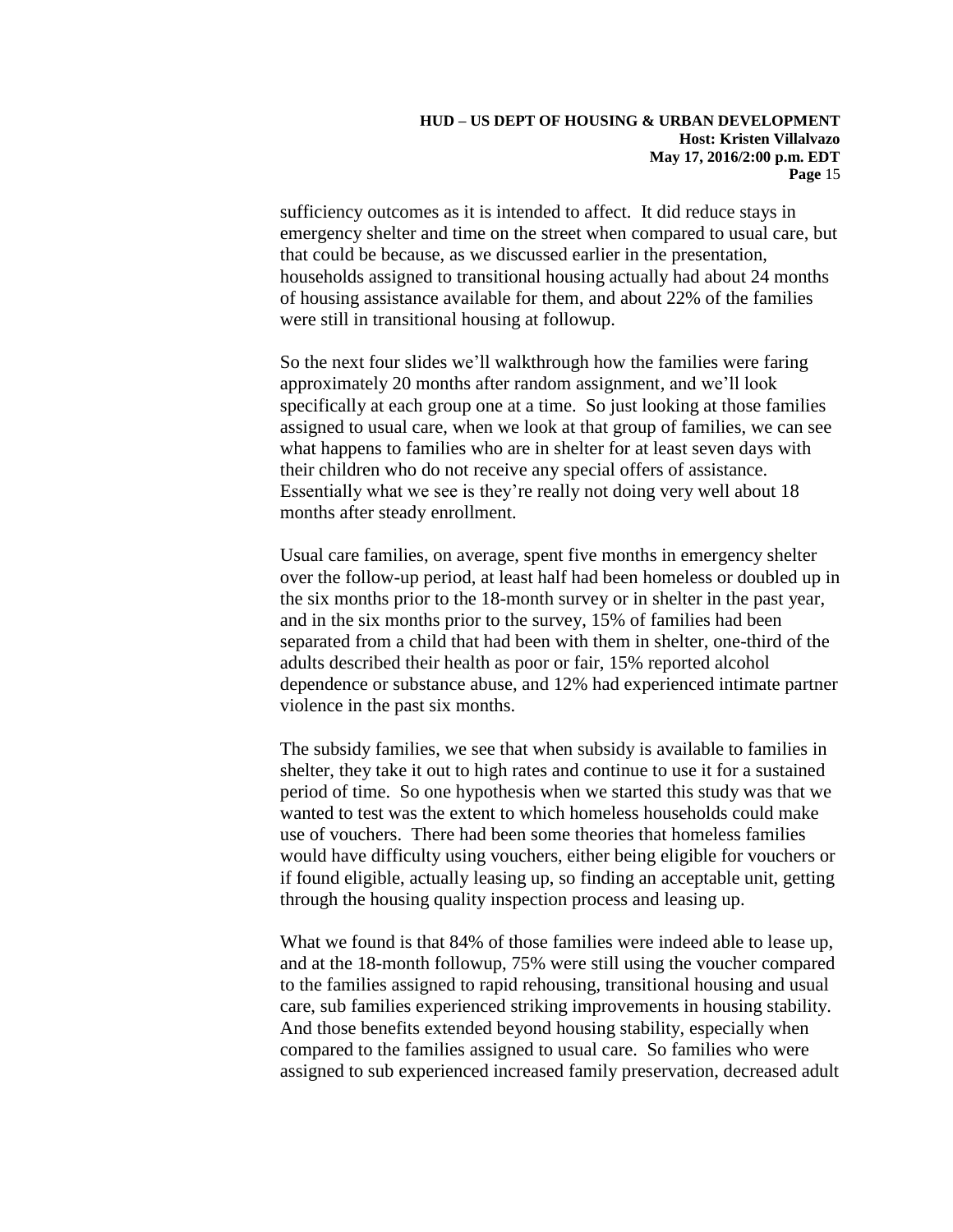psychological distress, decreased intimate partner violence, and reduced school mobility for kids.

The one negative that we saw associated with families assigned to subsidy is that they did have reduced labor market engagement, meaning that they were working slightly less, but they still had improved food security and reduced economic stress when compared to the other groups.

For the rapid rehousing families, we saw the take-up of rapid rehousing was relatively low; about 60% of the families assigned to rapid rehousing actually took up the intervention. While these families did have a slightly quicker exit from emergency shelter than the usual care families, they didn't exit any faster than those families who were assigned to subsidy or transitional housing.

Families that were assigned to rapid rehousing had equivalent outcomes to the families who were assigned to usual care, and it was less effective than other active interventions in preventing subsequent homelessness and in improving other aspects of housing stability. Rapid rehousing families demonstrated slightly increased family income when compared to sub families and modestly improved food security when compared to usual care families.

One thing that I will say that is not on the slides but it is referenced in the final report is when you see these increases in family income or decreases in family income, it's important to know that the overall average family household income at 18 months was around \$11,000 a year for these families so you don't really have to go up or down too much to have a significant impact and all of these families were still living in extreme poverty even 18 months after all of the different interventions.

For the families assigned to project-based transitional housing, we saw that the take-up was the lowest of all the interventions and while transitional housing reduced homelessness as compared to usual care, it did not lead to any other effects. Rapid rehousing produced more favorable effects in all measures of adult well-being when compared to transitional housing, and this we found to be surprising given the amount of services offered in transitional housing programs.

And now I'll talk a little bit about cost, and I see we're rolling towards 15 minutes left. I'll go through these quickly and they're a little complicated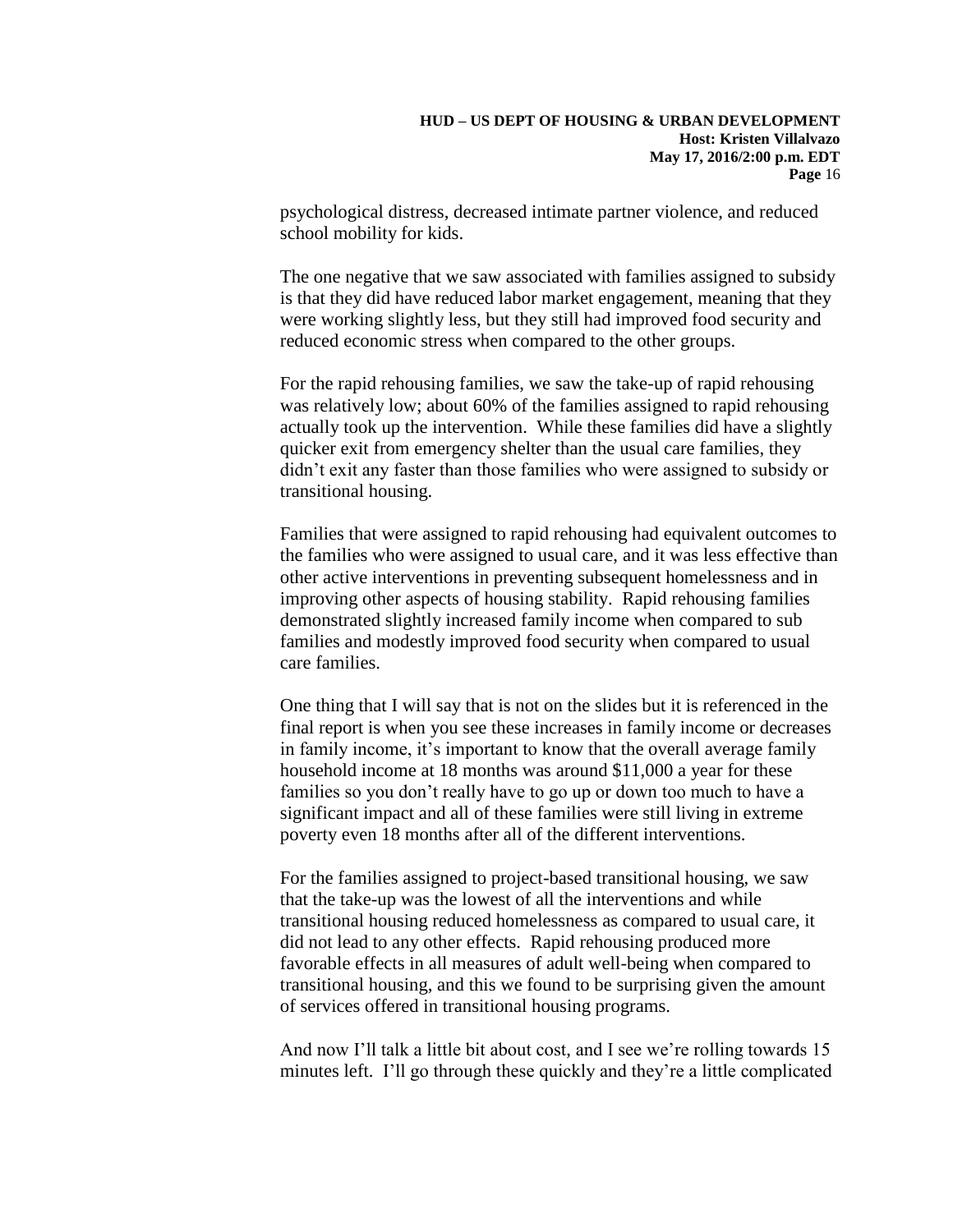so you can definitely ask questions at the conclusion or we can follow up after the webinar to talk about these a little bit.

But the costs are really important because we need to understand what is the investment required to get the impacts that we're seeking to find? And so for the purposes of this study, we actually calculated cost in a bunch of different ways and three ways that we'll talk about here. The first is just the average monthly cost per family of providing any of these interventions. So looking at the families who use these interventions, how much does it cost to give a formerly homeless family one month of a voucher, one month of rapid rehousing, one month of transitional housing and one month of emergency shelter?

These costs are actually created by combining two costs. One is the actual housing or shelter cost, and the second is the supportive services costs that are part of the whole package, so you can see in emergency shelter there's a whole lot of supportive services, there's a whole lot of supportive services' in transitional housing, there's just a little bit in rapid rehousing and there's none in subsidy. And so you can see the orientation of costs here; emergency shelter is extraordinarily expensive.

The second way we looked at costs was to calculate the average—to incorporate the average length of stay for families who are randomly assigned to and then enrolled in these interventions. So it's one thing to know how much does it cost per month, but we also know that families use shelter for a lot less time than they use a voucher.

So we have to factor the length of stay for these interventions into the cost as well to get closer to that apples-to-apples comparison. So what you're looking at here on this slide is for the four different interventions that we were looking at—subsidy, rapid rehousing, transitional housing and emergency shelter, in parens under the name and the intervention is the average length of time that households use the intervention and then the total cost of that length of stay.

So for subsidy, obviously, we see the longest here—16 months, so families got the voucher, leased up and stayed, and we see the total cost of that being about \$18,800. Rapid rehousing is, by far, the cheapest intervention, average length of stay of seven months, about \$6,500 per household. Now, when we factor in length of stay, we see that projectbased transitional housing is twice as expensive as emergency shelter,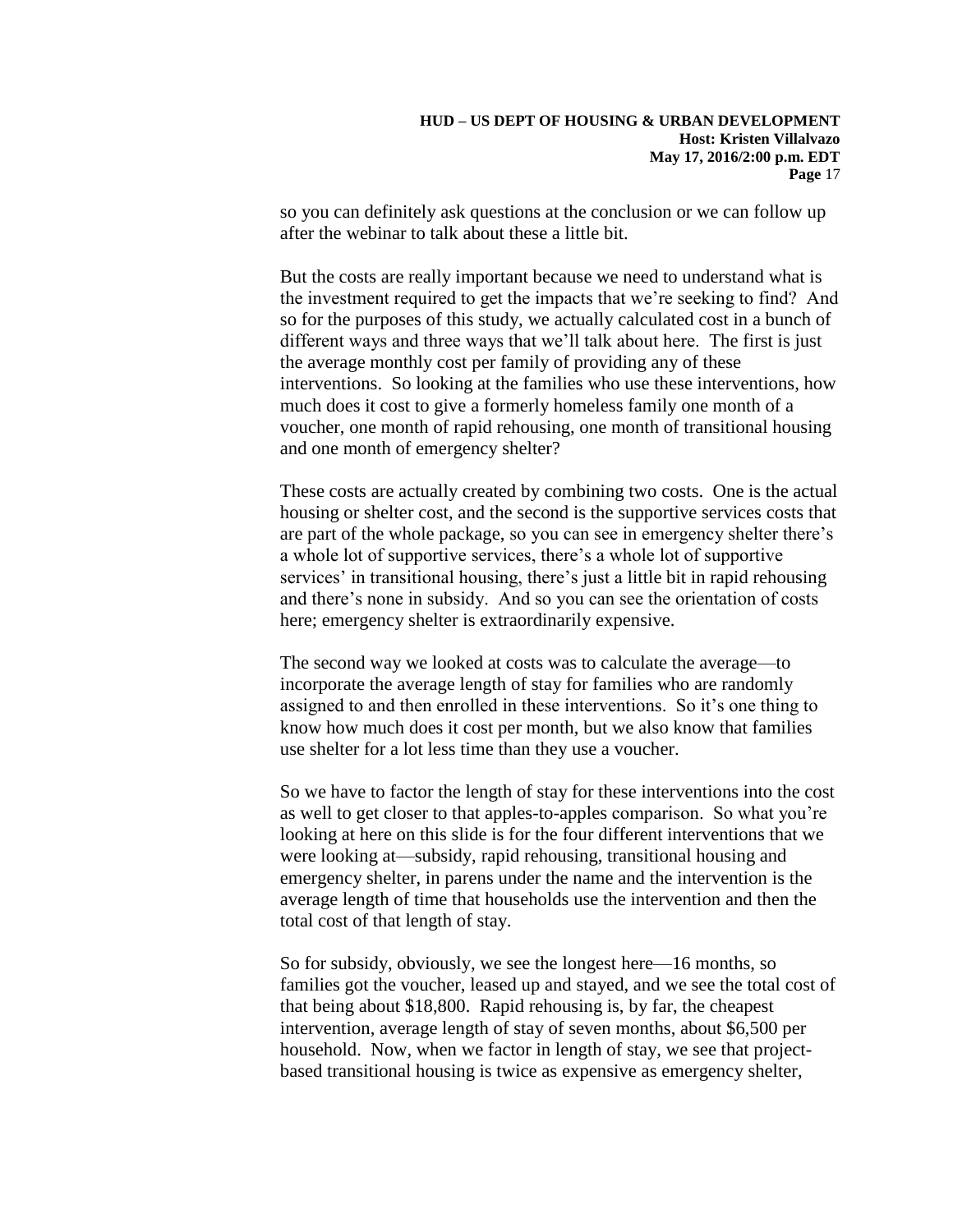primarily because the families are staying so much longer in transitional housing than they are in emergency shelter.

So now we get to the really complicated slide but which is one of my favorites, which is the cost of all the program use since random assignment. So just looking at this particular set of charts, here we're using the monthly cost per intervention which was the first chart we looked at with the program use information, so we're actually looking here at the full set of programs that a household used over the entire period of time.

So let's just look at the first two bars on the right, the sub versus UC. So we've got 530 families who used the subsidy and 415 families that were assigned to usual care in that group. And over the total length of time, from the time of random assignment to the time that we administered that follow-up survey, which was roughly 20 months after random assignment, the families assigned to sub used \$30,832 of homeless assistance and housing and service assistance.

The usual care family used almost the same amount, and so the colors inside those bars there show you the distribution of those costs. So you see, the usual care families used a lot more emergency shelter, they used a lot more transitional housing, and they used a lot less subsidy. So the cost of the total program used for subsidy families was clearly less than for those assigned to transitional housing and nearly equivalent to those families assigned to usual care.

This next set of comparisons looks at the total cost accrued in the three pair-wise comparisons that don't include usual care. So we see here again that the total cost of families assigned to rapid rehousing, again, rapid rehousing is the lowest cost intervention, slightly lower than sub, and it's substantially lower than project-based transitional housing.

Overall, when you average out all the costs, all households used roughly \$30,000 worth of assistance over that 20-month period of time almost regardless of what they were referred to. So you can think of that \$30,000 price tag associated with the outcomes that each of those households received.

So what now? What we just talked about were the short-term outcomes which you can see is sort of halfway across—well, maybe three quarters of the way across this arrow here. These outcomes were released by HUD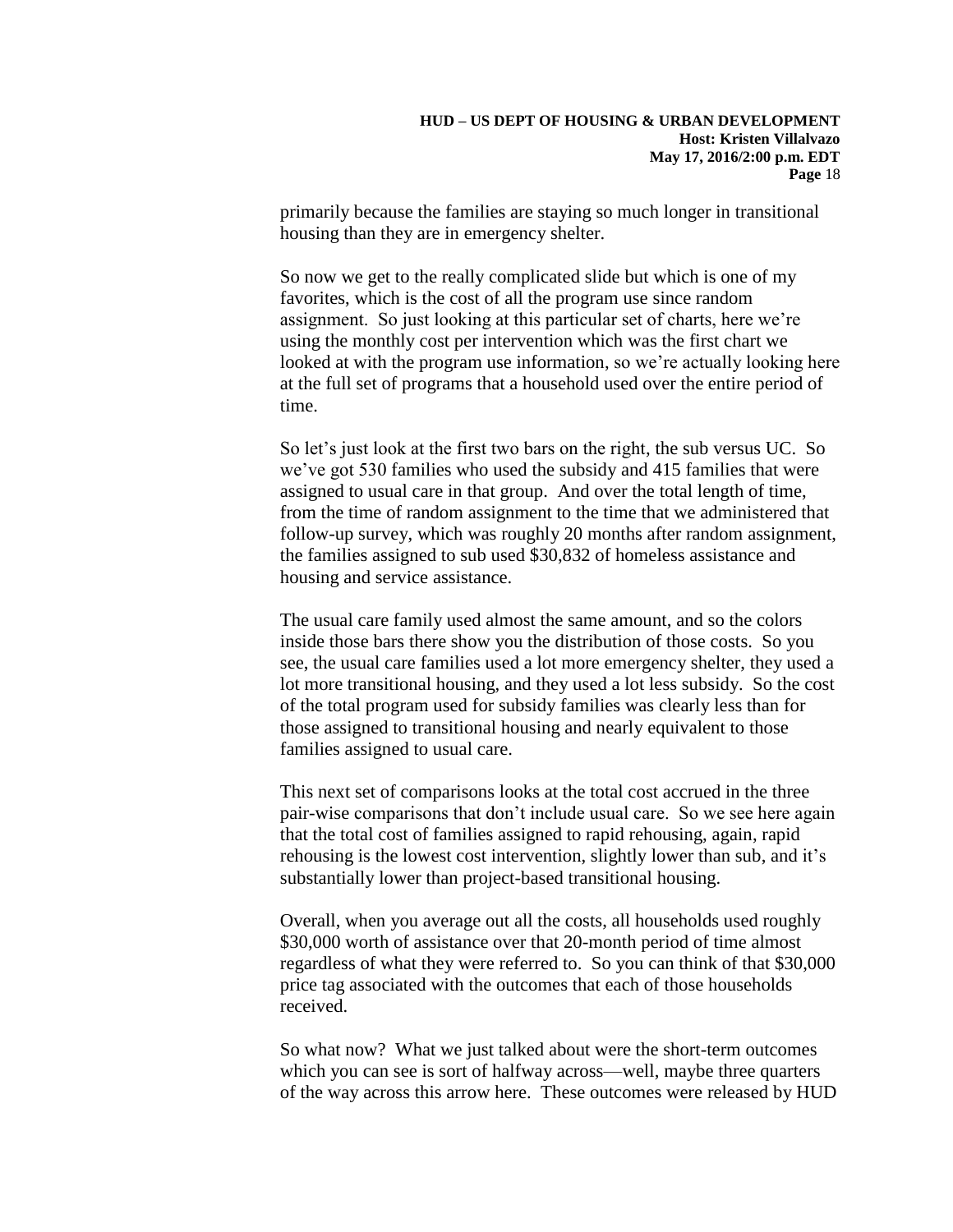last summer, end of July of 2015. We just received the long-term outcomes data from the research team this month, or last month, which documents how the families were faring three years after random assignment and we're hoping to release those findings in November of 2017.

And so if you're interested in reading the full report, as I mentioned, it is almost 400 pages jam packed with charts and numbers, so if you're into that kind of thing, it is a very interesting study. You can go to the website here which will take you right to the website for the study, and you can find all kinds of things to read there.

You can find the interim report which talks about who the families are and the interventions that were part of the study. You can find the research design if you're really into the nerdy details behind the project and you can find the report—the 18-month outcomes report which are the findings that I talked about on today's presentation.

There are also a series of academic journal articles and publications, some PowerPoint presentations, some short summaries, all kinds of material related to the study. If you have any questions, my email address is here. Please feel free to email me and reach out with anything.

And then, if you want to know more about homeless assistance in your community if you don't already have this information, if you go to this web address on HUD Exchange, this will take you to the map of the US where you're able to identify your state, your local continuum of care, some of the providers that are HUD funded providers in the community and be able to learn a little bit more about what the continuum of care is doing in your community to address family homelessness.

So I'm happy to take any questions that folks have now or you can certainly email them to me at some later time.

Moderator Ladies and gentlemen, we will now begin the question-and-answer session. All lines are now fully interactive. To ensure best audio quality, please keep all background noise to a minimum and please use your mute button if available. Please go ahead.

# B. Benner Hi, Anne. This is Brianna Benner. I have a question. I'm sorry if you covered this in the beginning, but how did the families get the voucher? I know they were referred to the housing trans voucher program, but were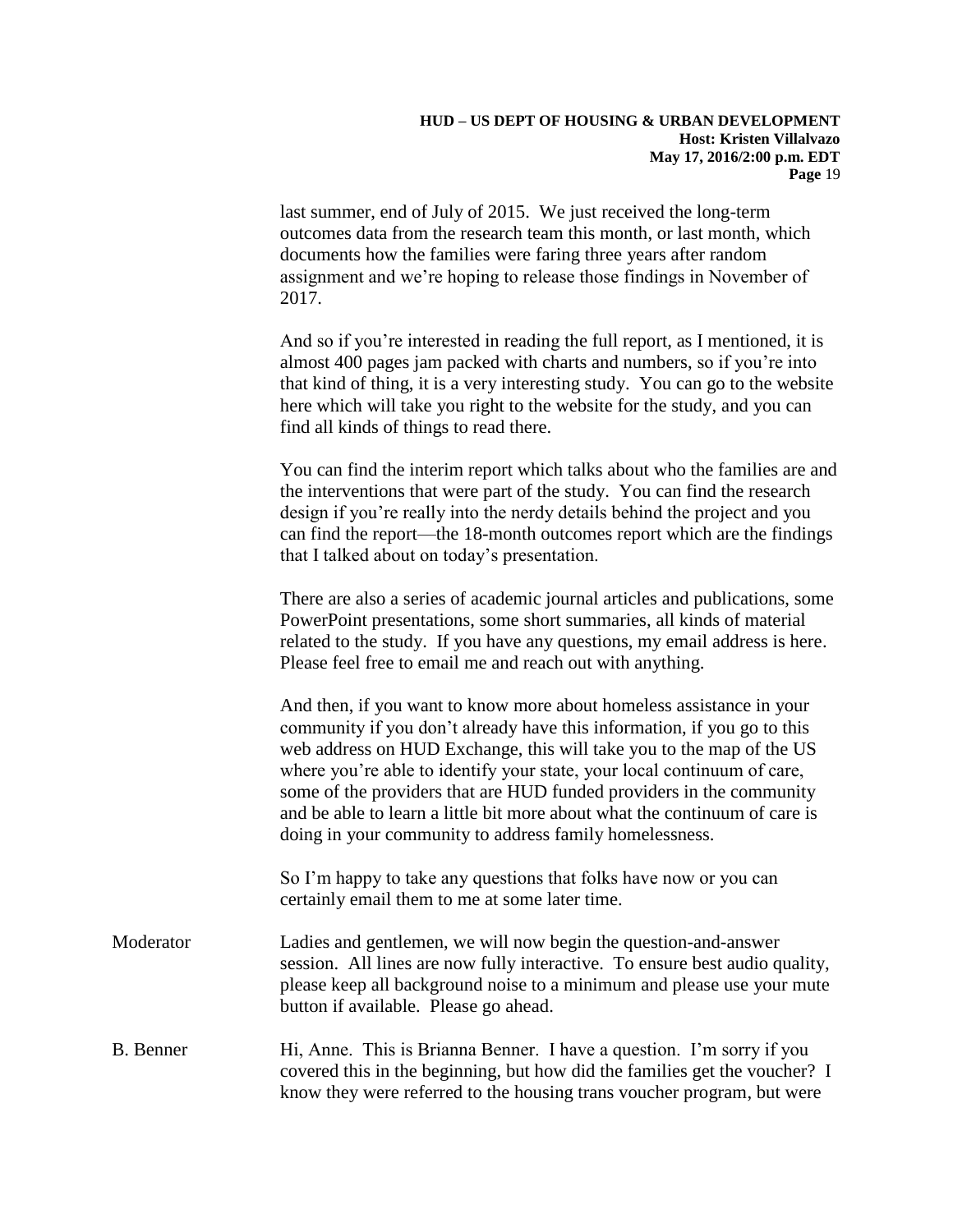the participating agencies placing them at the top of the wait list and assuring that they would get a voucher? How did that work? A. Fletcher Hi, Brianna. It's so nice to hear from you. Brianna used to work at HUD, and so I know her very well. That's a great question. So for the PHA portion, for the subsidies that they made available, the PHA did have to amend our administrative plans to set a preference for families enrolled in the study who were randomly assigned to the sub interventions. So very, very specific limited preference that they had to get put into their administrative plan. It was a quite a bit of administrative work for them to do that, and we were very appreciative that we were able to find 18 PHAs that were good enough to do that for us. V. Holman We've got written questions. It says, "How is the study projected to change the types of programs HUD will be looking to fund in the future?" A. Fletcher That's a good question too. Well, I mean really what we've done here is we're trying to garner the best evidence possible to understand what interventions really work for families and families of different types. And so the information that we have here is giving us a sense of interventions are most effective in achieving the kinds of outcomes that we're seeking to achieve, so obviously we're looking to address homelessness, we're looking to achieve housing stability for these households, but we're also looking to see whether or not any of the interventions yield additional benefits such as family preservation or improved health or other behavioral outcomes for children or for mom. So the idea here is that we're generating evidence that we can use to ensure that we're allocating our resources in the way that is most effective at addressing homelessness for families. So I don't know how many of you like to read federal budgets, but in the [audio disruption] budget request from HUD, [audio disruption] related to family homelessness that was directly related to information that we got from this study. V. Holman Just a reminder to everyone to mute your phones. We do have some background noise. And I have another written question. "Can you quantify that [audio disruption]?" Operator, are you able to mute that line?

Moderator Yes. I've just got it located. Sorry about that.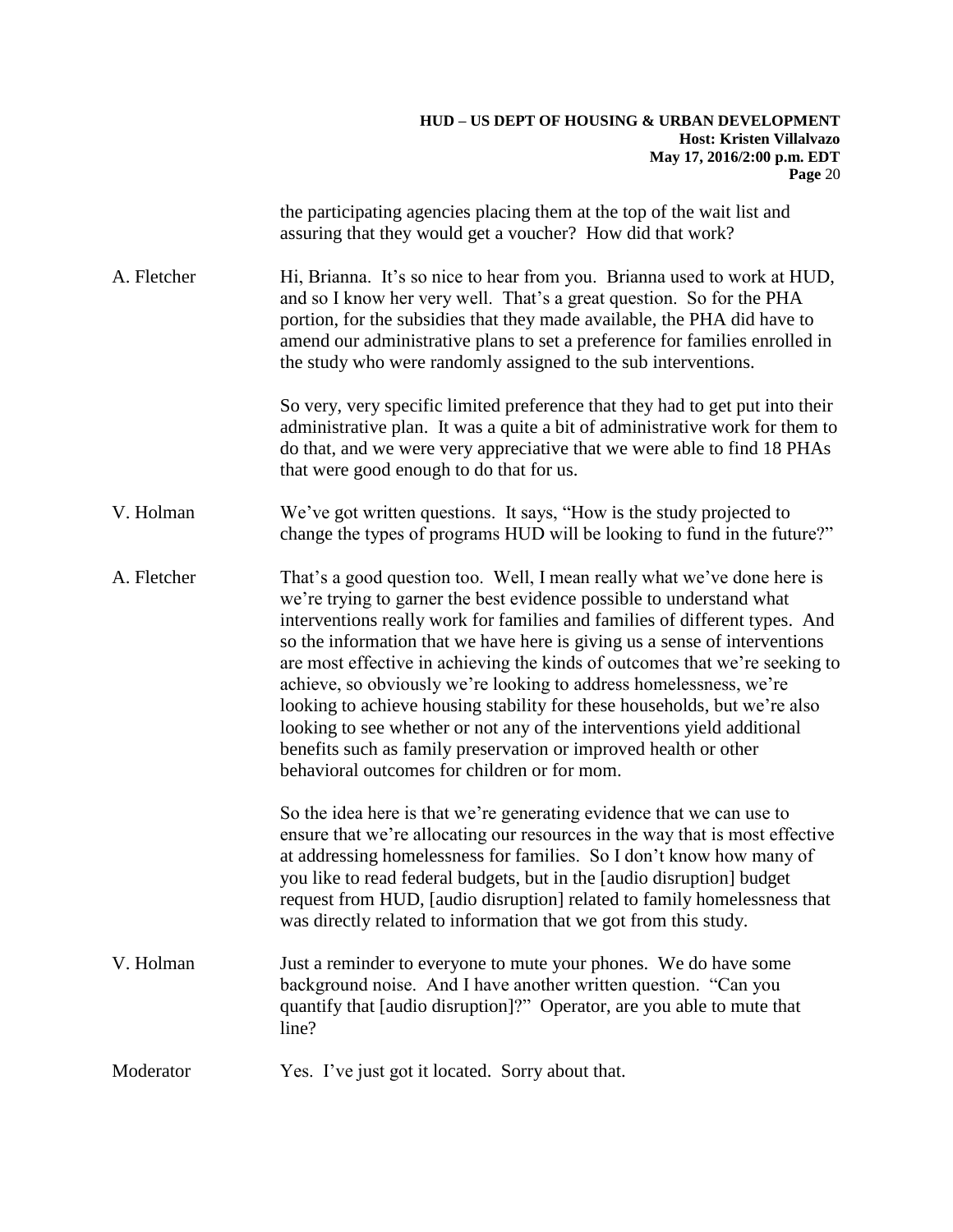#### **HUD – US DEPT OF HOUSING & URBAN DEVELOPMENT Host: Kristen Villalvazo May 17, 2016/2:00 p.m. EDT Page** 21

| V. Holman   | Thank you. Okay. Back to the written question. It says, "Can you<br>quantify the reduced labor market engagement under subsidy<br>intervention?"                                                                                                                                                                                                                                                                                                                                                                                                                                                                                                                                                                                   |
|-------------|------------------------------------------------------------------------------------------------------------------------------------------------------------------------------------------------------------------------------------------------------------------------------------------------------------------------------------------------------------------------------------------------------------------------------------------------------------------------------------------------------------------------------------------------------------------------------------------------------------------------------------------------------------------------------------------------------------------------------------|
| A. Fletcher | Can I quantify it? Well, there's lots of numbers in the tables in the report.<br>One of the things that we're relying on in the [audio disruption] so there<br>were questions on the survey that were asked at the 18-month followup<br>related to the extent to which the household had engaged in any sort of<br>paid work in the past week, in the past month, in the past year or since<br>random assignment.                                                                                                                                                                                                                                                                                                                  |
|             | So all of the data that we have about labor force participation at 18 months<br>is self-report from the head of household. The same goes with income,<br>and both of those measures are very challenging for self-report. For<br>example, if someone asks any of you what—well, maybe for income you<br>might—if you're working full-time, but if you have a more intermittent<br>work history or if you've changed jobs, sometimes it's difficult to<br>remember specifically what you were doing the past 18 months. For the<br>36 months, we're actually going to need administrative data to be much<br>more precise and have much better [audio disruption] of labor force work<br>effort as well as earned income from work. |
|             | So the information that we have at 18 months is based on self-report, but<br>there was a significantly lower amount of work reported by those families<br>assigned to subsidies as well as a lower amount of earned income reported<br>by those families assigned to subsidy when compared to families assigned<br>to usual care or rapid rehousing.                                                                                                                                                                                                                                                                                                                                                                               |
| V. Holman   | Okay. And we have another. It says, "Do you feel the short-term results<br>of the study would translate to rural areas?"                                                                                                                                                                                                                                                                                                                                                                                                                                                                                                                                                                                                           |
| A. Fletcher | That is a complicated question. Clearly, we do not have any rural areas in<br>our study. The study exclusively took place in urban areas, again<br>primarily because of the criteria to be a study site that we talked about<br>very early in the presentation and most particularly because of the flow of<br>households, that we needed this large volume of homeless households.                                                                                                                                                                                                                                                                                                                                                |
|             | I don't know whether or not, and I don't know that we could say from the<br>study whether or not these findings would translate perfectly in a rural<br>area. Oftentimes homelessness in rural communities looks different than<br>it does in urban communities, and so I couldn't say for sure that these<br>would be 100% translatable in a rural community.                                                                                                                                                                                                                                                                                                                                                                     |